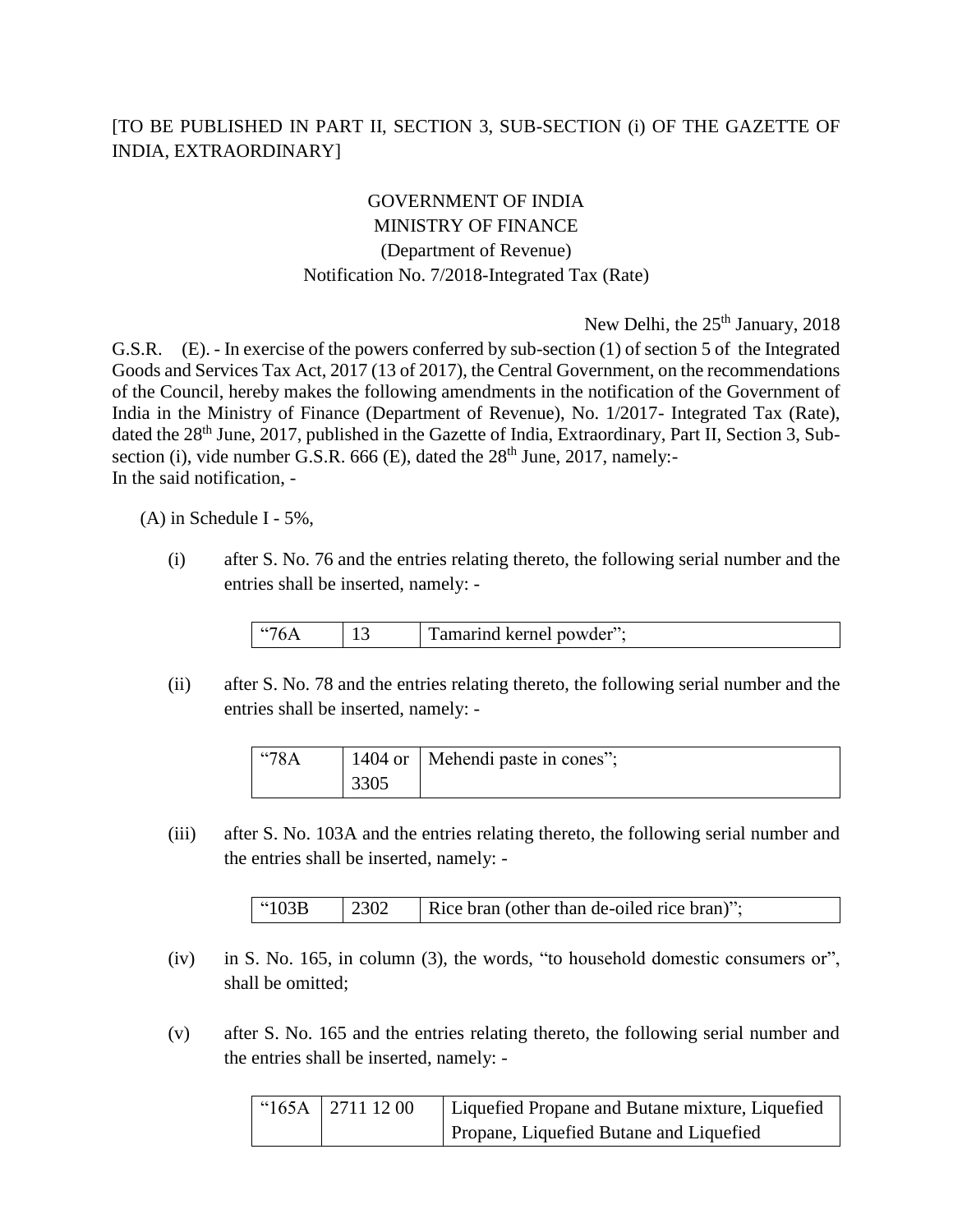| $\mid$ 2711 13 00, | Petroleum Gases (LPG) for supply to household |
|--------------------|-----------------------------------------------|
| 27111900           | domestic consumers";                          |

- (vi) in S. No. 198A, for the entry in column (3), the entry "Manufactures of straw, of esparto or of other plaiting materials; basketware and wickerwork", shall be substituted;
- (vii) in S. No. 219A, for the entry in column (3), the entry "Corduroy fabrics, velvet fabrics", shall be substituted;
- (viii) in S. No. 224A, for the entry in column (2), the entry "6309 or 6310", shall be substituted;
- (ix) after S. No. 243 and the entries relating thereto, the following serial number and the entries shall be inserted, namely: -

| $^{\circ}243A$ | 88 or Any | Scientific and technical instruments, apparatus,   |
|----------------|-----------|----------------------------------------------------|
|                | other     | equipment, accessories, parts, components, spares, |
|                | chapter   | tools, mock ups and modules, raw material and      |
|                |           | consumables required for launch vehicles and       |
|                |           | satellites and payloads";                          |
|                |           |                                                    |

(B) in Schedule II-12%, **-**

(i) after S. No. 32A and the entries relating thereto, the following serial number and the entries shall be substituted, namely: -

| "32AA | 1704 | Sugar boiled confectionery"; |
|-------|------|------------------------------|
|-------|------|------------------------------|

(ii) after S. No. 46A and the entries relating thereto, the following serial number and the entries shall be substituted, namely: -

| 46B | 2201 | Drinking water packed in 20 litres bottles"; |
|-----|------|----------------------------------------------|
|     |      |                                              |

- (iii) in S. No. 56, for the entry in column  $(2)$ , the entry "28 or 38", shall be substituted;
- (iv) after S. No. 57A and the entries relating thereto, the following serial number and the entries shall be inserted, namely: -

| $\frac{457}{8}$ | 2809 | Fertilizer grade phosphoric acid"; |
|-----------------|------|------------------------------------|
|                 |      |                                    |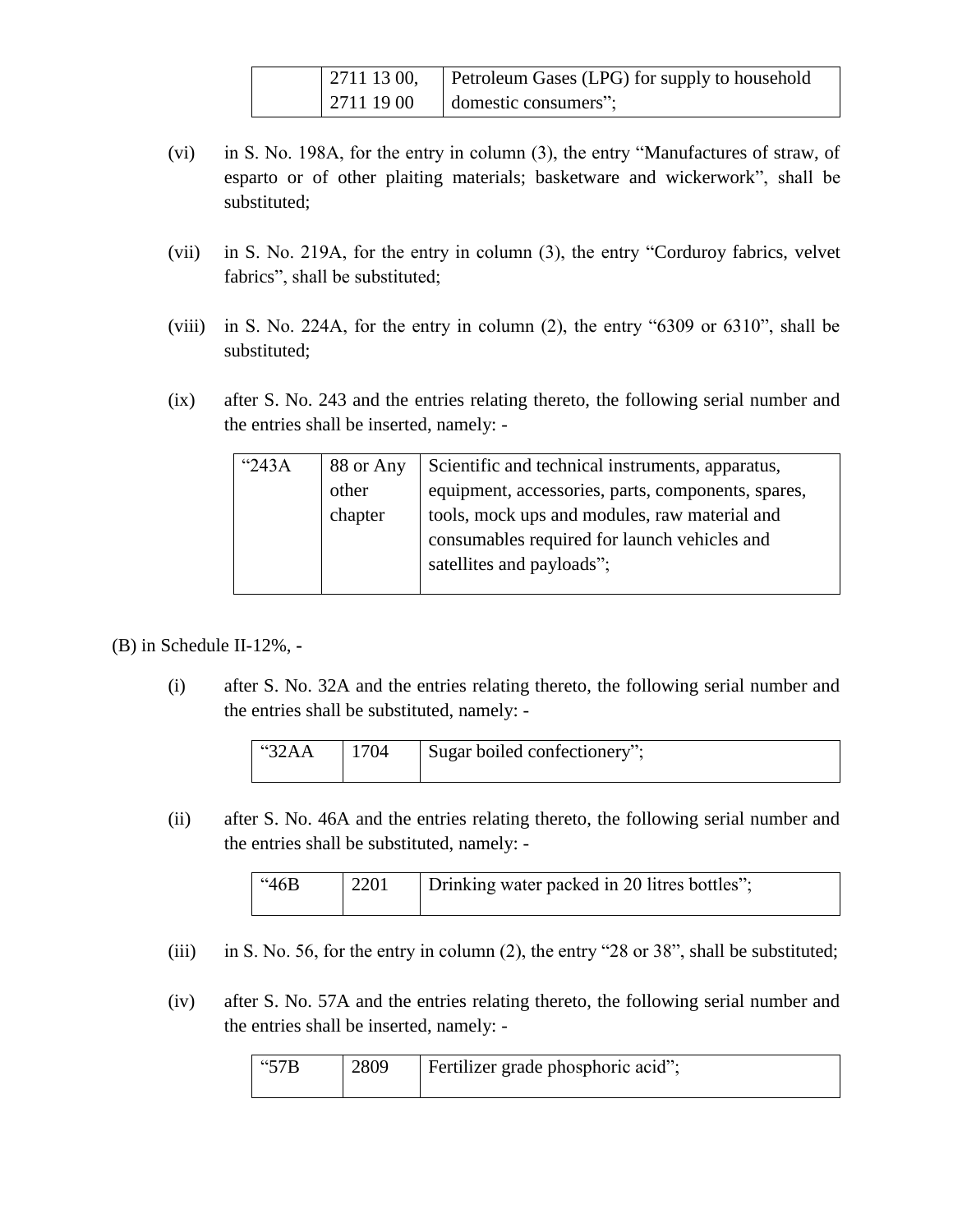- (v) in S. No. 59, for the entry in column (2), the entry "29 or 3808 93", shall be substituted;
- (vi) after S. No. 78 and the entries relating thereto, the following serial number and the entries shall be inserted, namely: -

| 78A | 3808 |    | The following Bio-pesticides, namely -   |
|-----|------|----|------------------------------------------|
|     |      |    | Bacillus thuringiensis var. is raelensis |
|     |      | 2  | Bacillus thuringiensis var. kurstaki     |
|     |      | 3  | Bacillus thuringiensis var. galleriae    |
|     |      | 4  | Bacillus sphaericus                      |
|     |      | 5  | Trichoderma viride                       |
|     |      | 6  | Trichoderma harzianum                    |
|     |      |    | Pseudomonas fluoresens                   |
|     |      | 8  | Beauveriabassiana                        |
|     |      | 9  | NPV of Helicoverpaarmigera               |
|     |      | 10 | NPV of Spodopteralitura                  |
|     |      | 11 | Neem based pesticides                    |
|     |      | 12 | Cymbopogan"                              |

(vii) after S. No. 80 and the entries relating thereto, the following serial number and the entries shall be inserted, namely: -

| "80A | 3826 | Bio-diesel"; |
|------|------|--------------|
|------|------|--------------|

(viii) for S. No. 99A and the entries relating thereto, the following serial numbers and the entries shall be inserted, namely: -

| $\cdot$ 99A | 4418 | Bamboo wood building joinery        |
|-------------|------|-------------------------------------|
| 99B         | 4419 | Tableware and Kitchenware of wood"; |

- (ix) S. No. 103 and the entries relating thereto shall be omitted;
- (x) S. No. 104 and the entries relating thereto shall be omitted;
- (xi) in S. No. 133, in column (3), after the words, "Absorbent cotton wool", the words and brackets, "[except cigarette filter rods]", shall be added;
- (xii) in S. No. 147, for the entry in column (3), the entry "Woven pile fabrics and chenille fabrics except Corduroy fabrics, velvet fabric, other than fabrics of heading 5802 or 5806", shall be substituted;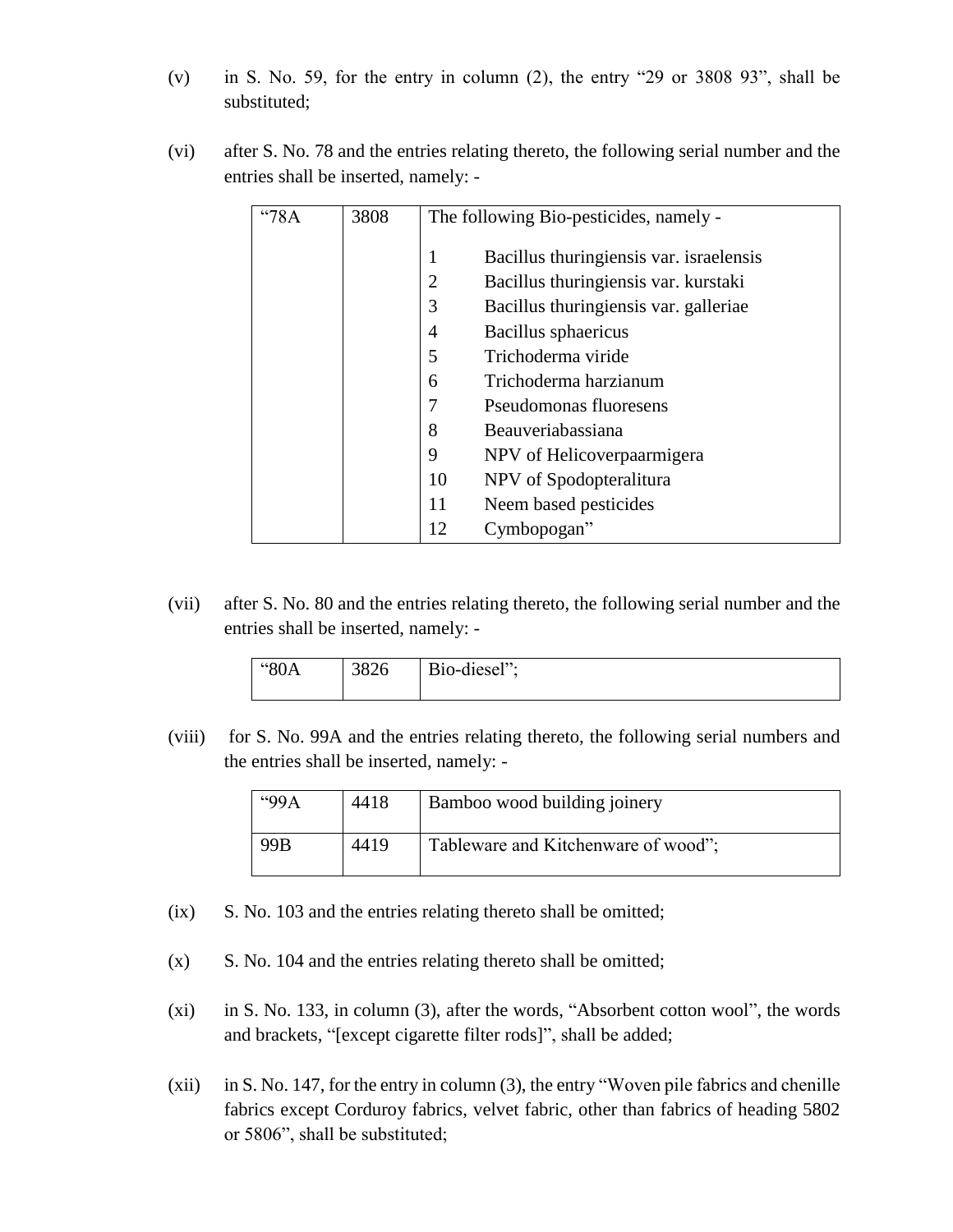(xiii) after S. No. 195A, and entries relating thereto the following serial number and the entries shall be inserted, namely: -

| " $195B$ | 8424 | Sprinklers; drip irrigation system including laterals; |
|----------|------|--------------------------------------------------------|
|          |      | mechanical sprayers";                                  |

(C) in Schedule III - 9%, **-**

- (i) in S. No. 3, in column (3), after the words "derived from vegetable products" the words and brackets, "[other than tamarind kernel powder]", shall be added;
- (ii) in S. No. 12, in column (3), for the words "groundnut sweets and gajak", the words "groundnut sweets, gajak and sugar boiled confectionery", shall be substituted;
- (iii) in S. No. 24, in column (3), after the words, "matter nor flavoured", the words and brackets, "[other than Drinking water packed in 20 litres bottles]" shall be added;
- (iv) in S. No. 39, in column (3), after the words, "other Rate Schedules for goods", the words, "including Fertilizer grade Phosphoric acid", shall be added;
- (v) in S. No. 59, for the entry in column (3), the entry "Preparations for use on the hair [except Mehendi pate in Cones]' shall be substituted;
- (vi) in S. No. 87, in column (3), after the words, "and similar products", the words, figure and brackets, "[other than bio-pesticides mentioned against S. No. 78A of schedule -II]" shall be added;
- (vii) S. No. 99, and the entries relating thereto, shall be omitted;
- (viii) in S. No. 137F, in column (3), after the words, "shingles and shakes", the words and brackets, "[other than bamboo wood building joinery]" shall be added;
- (ix) after S. No. 163 and the entries relating thereto, the following serial number and the entries shall be inserted, namely: -

| $^{\circ}$ "163A | $\vert$ 56012200 Cigarette Filter rods"; |
|------------------|------------------------------------------|
|                  |                                          |

(x) for S. No. 236A and the entries relating thereto, the following serial number and the entries shall be inserted, namely: -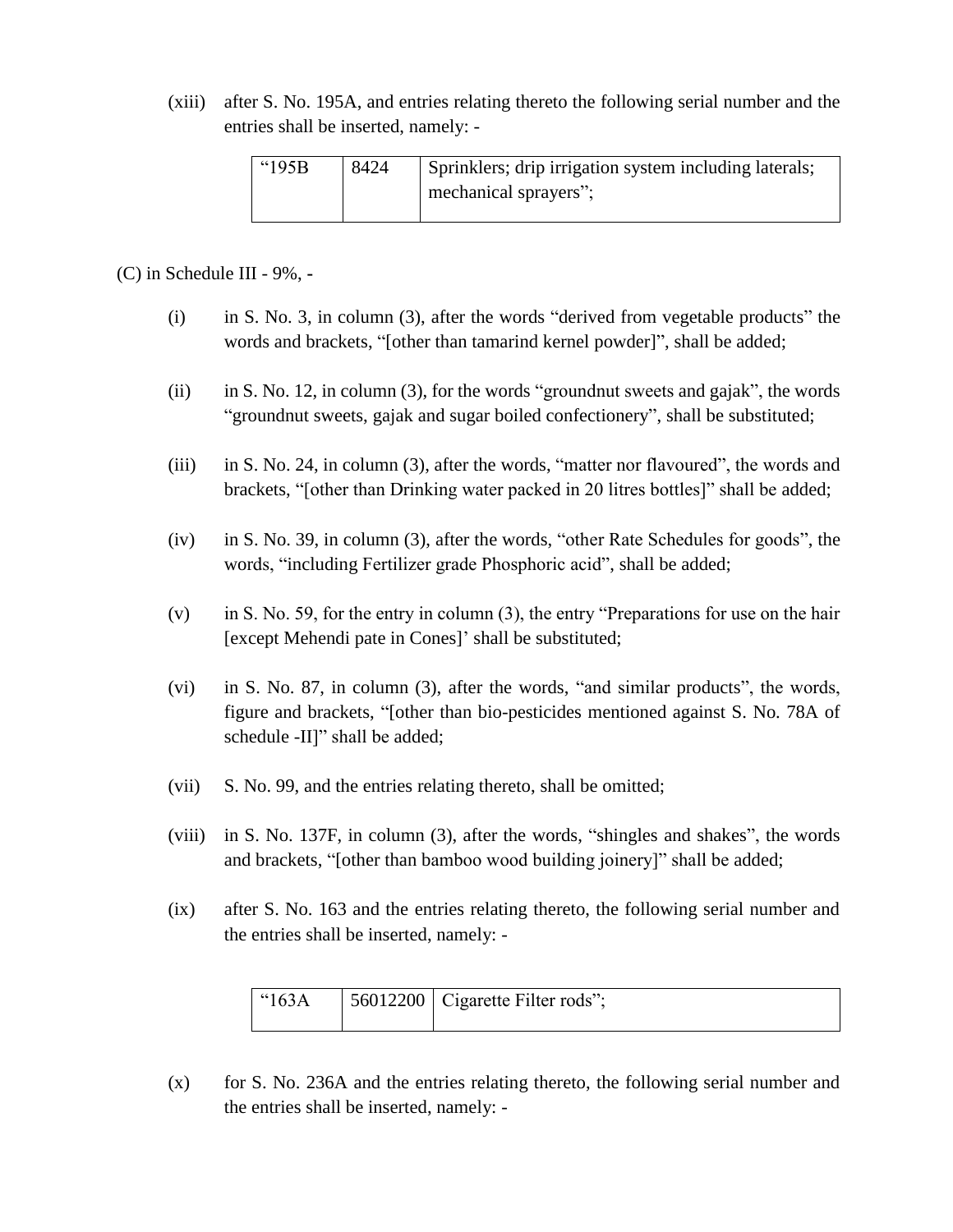| " $236A$ | 7323 9410   Ghamella |                                                      |
|----------|----------------------|------------------------------------------------------|
| 236B     | 7324                 | Sanitary ware and parts thereof, of iron and steel"; |

- (xi) in S. No. 325, for the entry in column (3), the entry "Mechanical appliances (whether or not hand-operated) for projecting, dispersing or spraying liquids or powders; fire extinguishers, whether or not charged; spray guns and similar appliances; steam or sand blasting machines and similar jet projecting machines [other than sprinklers; drip irrigation systems including laterals; mechanical sprayer; nozzles for drip irrigation equipment or nozzles for sprinklers]" shall be substituted;
- (xii) after S. No. 399 and the entries relating thereto, the following serial number and the entries shall be inserted, namely: -

| "399A" | 8702 | Buses for use in public transport which exclusively |
|--------|------|-----------------------------------------------------|
|        |      | run on Bio-fuels"                                   |
|        |      |                                                     |

(D) in Schedule-IV-28%, **-**

- (i) in S. No. 164, for the entry in column (3), the entry "Motor vehicles for the transport of ten or more persons, including the driver [other than buses for use in public transport, which exclusively run on Bio-fuels]" shall be substituted;
- (ii) after S. No. 228, and the entries relating thereto, the following serial number and the entries shall be inserted, namely: -

| "229<br>Any<br>Chapter | Actionable claim in the form of chance to win in<br>betting, gambling, or horse racing in race club"; |
|------------------------|-------------------------------------------------------------------------------------------------------|
|------------------------|-------------------------------------------------------------------------------------------------------|

(E) in Schedule-V-3%, **-**

- (i) S. No. 2, and the entries relating thereto, shall be omitted;
- (ii) in S. No. 3, for the entry in column (3), the entry "Semi-precious stones, whether or not worked or graded but not strung, mounted or set; semi-precious stones, temporarily strung for convenience of transport [other than Unworked or simply sawn or roughly shaped]" shall be substituted;
- (iii) in S. No. 4, for the entry in column (3), the entry "Synthetic or reconstructed semiprecious stones, whether or not worked or graded but not strung, mounted or set;